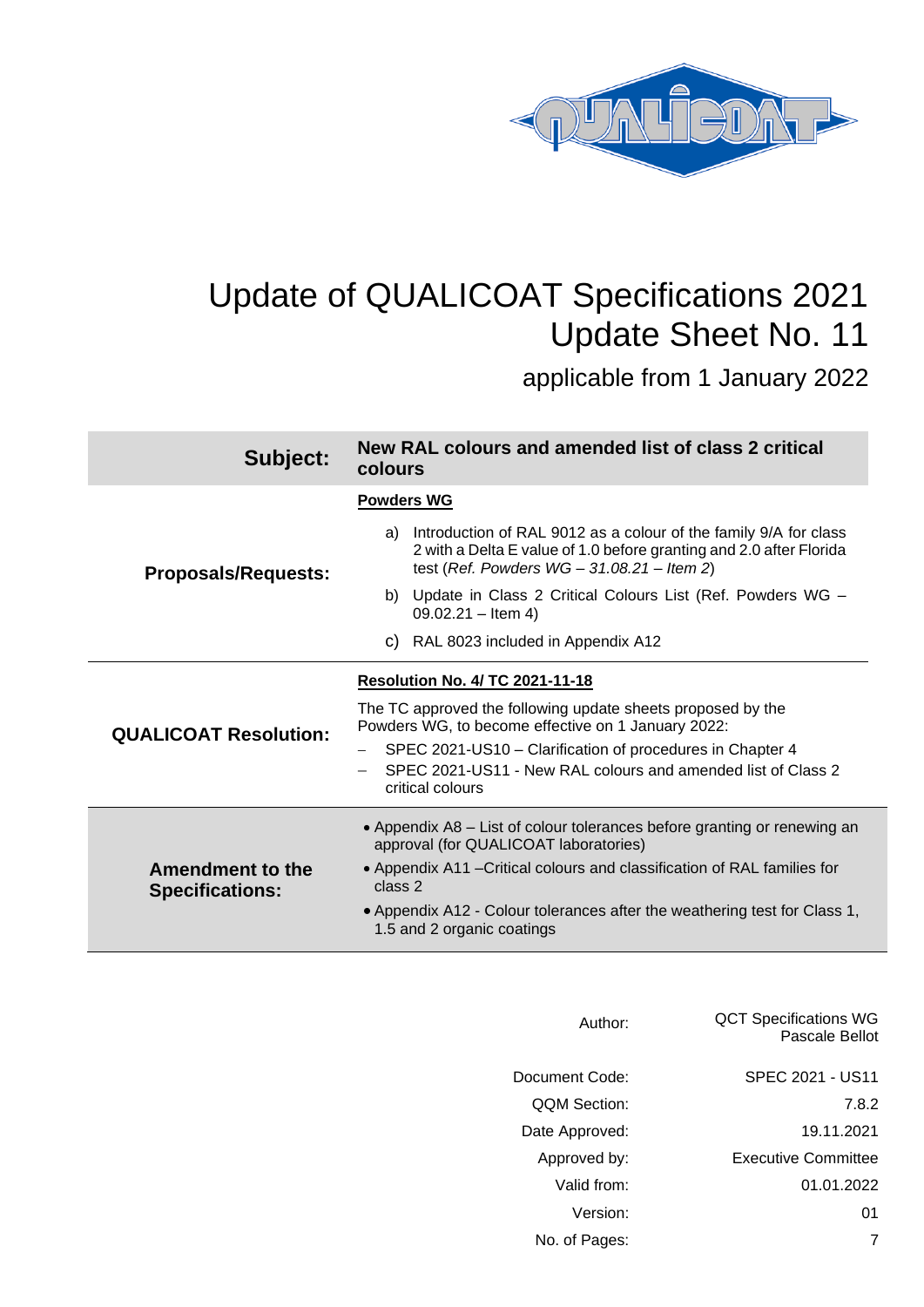

## **A8 – List of colour tolerances before granting or renewing an approval (for QUALICOAT laboratories) <sup>22</sup>**

| <b>RAL</b> | <b>Tolerance</b> | <b>RAL</b> | <b>Tolerance</b> | <b>RAL</b> | <b>Tolerance</b> | <b>RAL</b> | <b>Tolerance</b> | <b>RAL</b> | <b>Tolerance</b> | <b>RAL</b> | <b>Tolerance</b> |
|------------|------------------|------------|------------------|------------|------------------|------------|------------------|------------|------------------|------------|------------------|
| 1000       | 2.0              | 3000       | 2.8              | 5000       | 2.0              | 6000       | 2.0              | 7000       | 2.0              | 8000       | 2.0              |
| 1001       | 2.0              | 3001       | 2.8              | 5001       | 2.0              | 6001       | 2.8              | 7001       | 2.0              | 8001       | 2.0              |
| 1002       | 2.0              | 3002       | 2.8              | 5002       | 2.0              | 6002       | 2.8              | 7002       | 1.4              | 8002       | 2.0              |
| 1003       | 3.6              | 3003       | 2.8              | 5003       | 2.0              | 6003       | 2.0              | 7003       | 1.4              | 8003       | 2.0              |
| 1004       | 3.6              | 3004       | 2.0              | 5004       | 2.0              | 6004       | 2.0              | 7004       | 1.0              | 8004       | 2.0              |
| 1005       | 3.6              | 3005       | 2.0              | 5005       | 2.0              | 6005       | 2.0              | 7005       | 1.4              | 8007       | 2.0              |
| 1006       | 3.6              | 3007       | 1.4              | 5007       | 2.0              | 6006       | 1.4              | 7006       | 1.4              | 8008       | 2.0              |
| 1007       | 3.6              | 3009       | 2.0              | 5008       | 2.0              | 6007       | 1.4              | 7008       | 2.0              | 8011       | 2.0              |
| 1011       | 2.0              | 3011       | 2.8              | 5009       | 2.0              | 6008       | 1.4              | 7009       | 1.4              | 8012       | 2.0              |
| 1012       | 2.8              | 3012       | 2.0              | 5010       | 2.0              | 6009       | 1.4              | 7010       | 1.4              | 8014       | 1.4              |
| 1013       | 1.0              | 3013       | 2.8              | 5011       | 2.0              | 6010       | 2.8              | 7011       | 1.4              | 8015       | 2.0              |
| 1014       | 2.0              | 3014       | 2.0              | 5012       | 2.0              | 6011       | 2.0              | 7012       | 1.4              | 8016       | 1.4              |
| 1015       | 1.0              | 3015       | 1.0              | 5013       | 2.0              | 6012       | 1.4              | 7013       | 1.4              | 8017       | 1.4              |
| 1016       | 2.8              | 3016       | 2.8              | 5014       | 2.0              | 6013       | 2.0              | 7015       | 1.4              | 8019       | 1.4              |
| 1017       | 2.8              | 3017       | 2.8              | 5015       | 2.0              | 6014       | 1.4              | 7016       | 2.0              | 8022       | 1.4              |
| 1018       | 2.8              | 3018       | 2.8              | 5017       | 2.0              | 6015       | 1.4              | 7021       | 1.4              | 8023       | 2.8              |
| 1019       | 1.0              | 3020       | 2.8              | 5018       | 2.0              | 6016       | 2.0              | 7022       | 1.4              | 8024       | 2.8              |
| 1020       | 2.0              | 3022       | 2.8              | 5019       | 2.0              | 6017       | 2.8              | 7023       | 1.4              | 8025       | 1.4              |
| 1021       | 3.6              | 3027       | 2.8              | 5020       | 2.0              | 6018       | 2.8              | 7024       | 1.4              | 8028       | 1.4              |
| 1023       | 3.6              | 3028       | 2.8              | 5021       | 2.0              | 6019       | 1.2              | 7026       | 2.0              | 9001       | 1.0              |
| 1024       | 2.0              | 3031       | 2.8              | 5022       | 2.0              | 6020       | 1.4              | 7030       | 1.0              | 9002       | 1.0              |
| 1027       | 2.8              | 4001       | 1.4              | 5023       | 2.0              | 6021       | 2.0              | 7031       | 2.0              | 9003       | 1.0              |
| 1028       | 3.6              | 4002       | 2.0              | 5024       | 2.0              | 6022       | 1.4              | 7032       | 1.0              | 9004       | 1.4              |
| 1032       | 3.6              | 4003       | 1.4              |            |                  | 6024       | 2.8              | 7033       | 1.4              | 9005       | 1.4              |
| 1033       | 3.6              | 4004       | 2.0              |            |                  | 6025       | 2.8              | 7034       | 1.4              | 9010       | 1.0              |
| 1034       | 2.8              | 4005       | 2.0              |            |                  | 6026       | 2.0              | 7035       | 1.0              | 9011       | 1.4              |
| 1037       | 3.6              | 4006       | 1.4              |            |                  | 6027       | 2.0              | 7036       | 1.0              | 9012       | 1.0              |
| 2000       | 3.6              | 4007       | 1.4              |            |                  | 6028       | 2.0              | 7037       | 1.4              | 9016       | 1.0              |
| 2001       | 2.8              | 4008       | 1.4              |            |                  | 6029       | 2.0              | 7038       | 1.0              | 9017       | 1.4              |
| 2002       | 2.8              | 4009       | 1.2              |            |                  | 6032       | 2.8              | 7039       | 1.4              | 9018       | 1.0              |
| 2003       | 2.8              | 4010       | 2.0              |            |                  | 6033       | 2.0              | 7040       | 1.0              |            |                  |
| 2004       | 3.6              |            |                  |            |                  | 6034       | 2.0              | 7042       | 1.0              |            |                  |
| 2008       | 3.6              |            |                  |            |                  | 6037       | 2.8              | 7043       | 1.4              |            |                  |
| 2009       | 3.6              |            |                  |            |                  |            |                  | 7044       | 1.0              |            |                  |
| 2010       | 2.8              |            |                  |            |                  |            |                  | 7045       | 1.0              |            |                  |
| 2011       | 3.6              |            |                  |            |                  |            |                  | 7046       | 1.4              |            |                  |
| 2012       | 2.8              |            |                  |            |                  |            |                  | 7047       | 1.0              |            |                  |

<sup>22</sup> The powder manufacturers shall indicate which RAL card they use on the label, so that the laboratory knows which reference to work with. QUALICOAT recommends using the RAL GL Card for categories 2 and 3 solid powder coatings and RAL HR for category 1 and for textured coatings.

The tolerance indicated in the table may be extended with a corrective factor of 1.3 for matt and textured finishes in combination with a final visual assessment.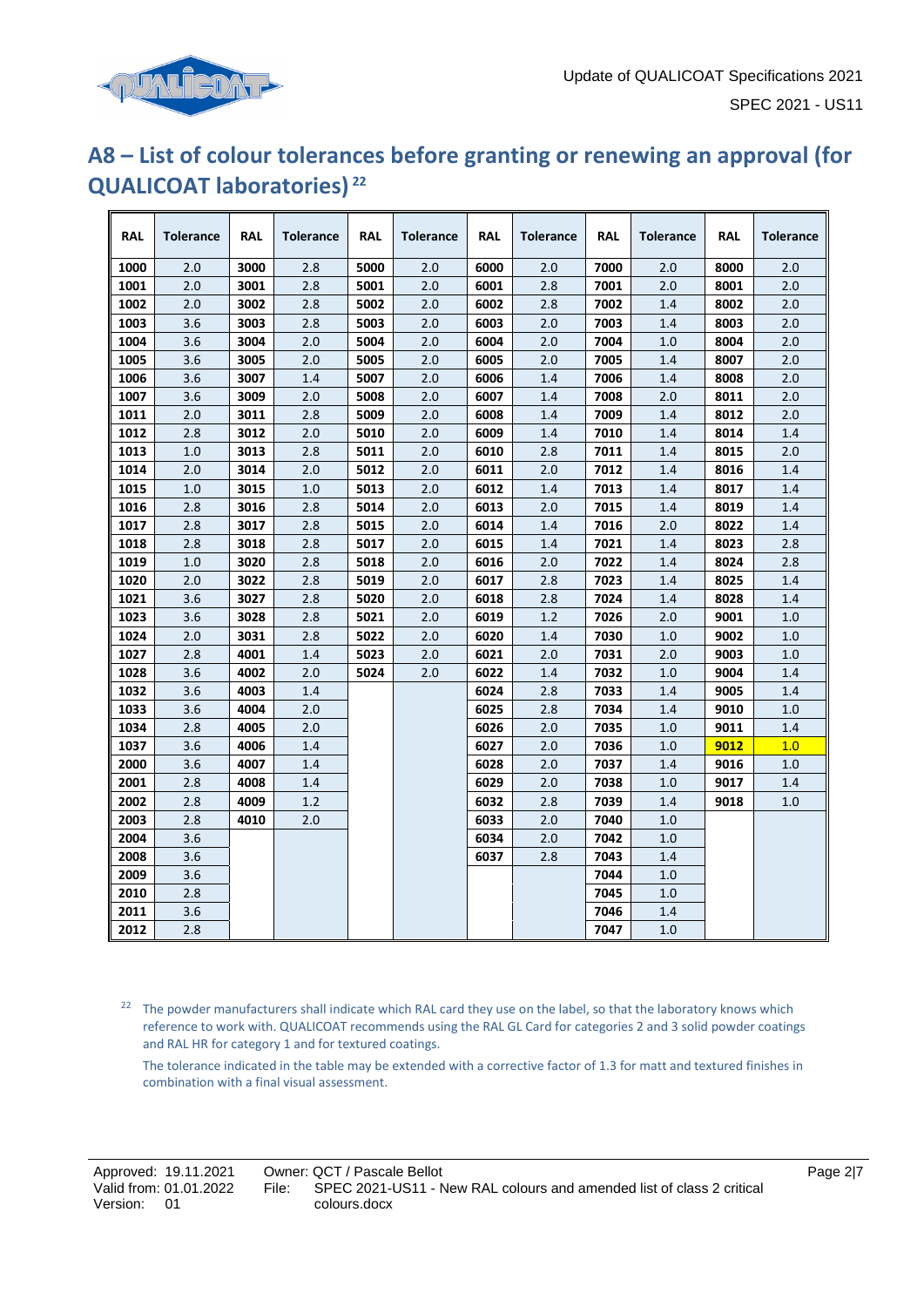

### **A11 – RAL families and critical colours**

#### **1. Introduction**

QUALICOAT has introduced the concept of RAL families for class 2 and class 3 organic coatings in the specifications for colour change after the natural weathering test (see  $\S$  4.2.1) because if a manufacturer's coating material shows a colour change failure in one RAL colour after Florida exposure, this indicates a technological deficiency affecting similar colours.

#### **2. Critical colours and classification of RAL families for class 2**

30 groups of homogeneous colours (solid colours of a similar hue and shade) have been defined as RAL families for renewals of class 2 approvals. QUALICOAT has excluded  $429$  critical RAL colours which, as powder coating technology stands today, do not have sufficient resistance to colour change after 3 years of outdoor exposure.

| <b>SUMMARY</b>                                                                |                 |
|-------------------------------------------------------------------------------|-----------------|
| <b>Number of solid RAL colours</b> (excluding metallic and pearl RAL colours) | <u> 190-191</u> |
| <b>Solid RAL colours (non-critical)</b>                                       | $+78.182$       |
| <b>Critical solid RAL colours</b>                                             | $+2-9$          |
| <b>Number of RAL families</b>                                                 | 30              |

| <b>12 9</b> CRITICAL RAL COLOURS (colours excluded from the RAL families) |                 |                 |                 |  |  |  |
|---------------------------------------------------------------------------|-----------------|-----------------|-----------------|--|--|--|
| <b>RAL 1003</b>                                                           | <b>RAL 2004</b> | <b>RAL 3015</b> | <b>RAL 4001</b> |  |  |  |
| רוחו וגנ                                                                  | <b>RAL 2011</b> | <b>RAL 3017</b> |                 |  |  |  |
|                                                                           |                 | <b>RAL 3018</b> |                 |  |  |  |
| <b>RAL 1028</b>                                                           |                 | מרחכ וגם        |                 |  |  |  |
| <b>RAL 1033</b>                                                           |                 |                 |                 |  |  |  |

| <b>178 182</b> SOLID RAL COLOURS (non-critical) |  |  |
|-------------------------------------------------|--|--|
| <b>30 RAL FAMILIES</b>                          |  |  |

| <b>RAL 1XXX</b>     | <b>FAMILY 1/A</b>                            | <b>FAMILY 1/B</b>                       | <b>FAMILY 1/C</b>                                             | <b>FAMILY 1/D</b>                    |
|---------------------|----------------------------------------------|-----------------------------------------|---------------------------------------------------------------|--------------------------------------|
| <b>DESCRIPTION</b>  | <b>IVORY AND BEIGE</b>                       | <b>GREENISH YELLOW</b>                  | <b>REDDISH YELLOW</b>                                         | <b>OCHRE / DARK YELLOW</b>           |
| <b>RAL</b>          | $1000 - 1001 - 1002 -$<br>1013 - 1014 - 1015 | $1012 - 1016 - 1018 -$<br>$1021 - 1023$ | $1004 - 1005 - 1006$ -<br>1007 - 1017 - 1032 -<br>1034 - 1037 | 1011 - 1019 - 1020 - 1024<br>$-1027$ |
| Total 22 24 colours |                                              | 3!                                      |                                                               |                                      |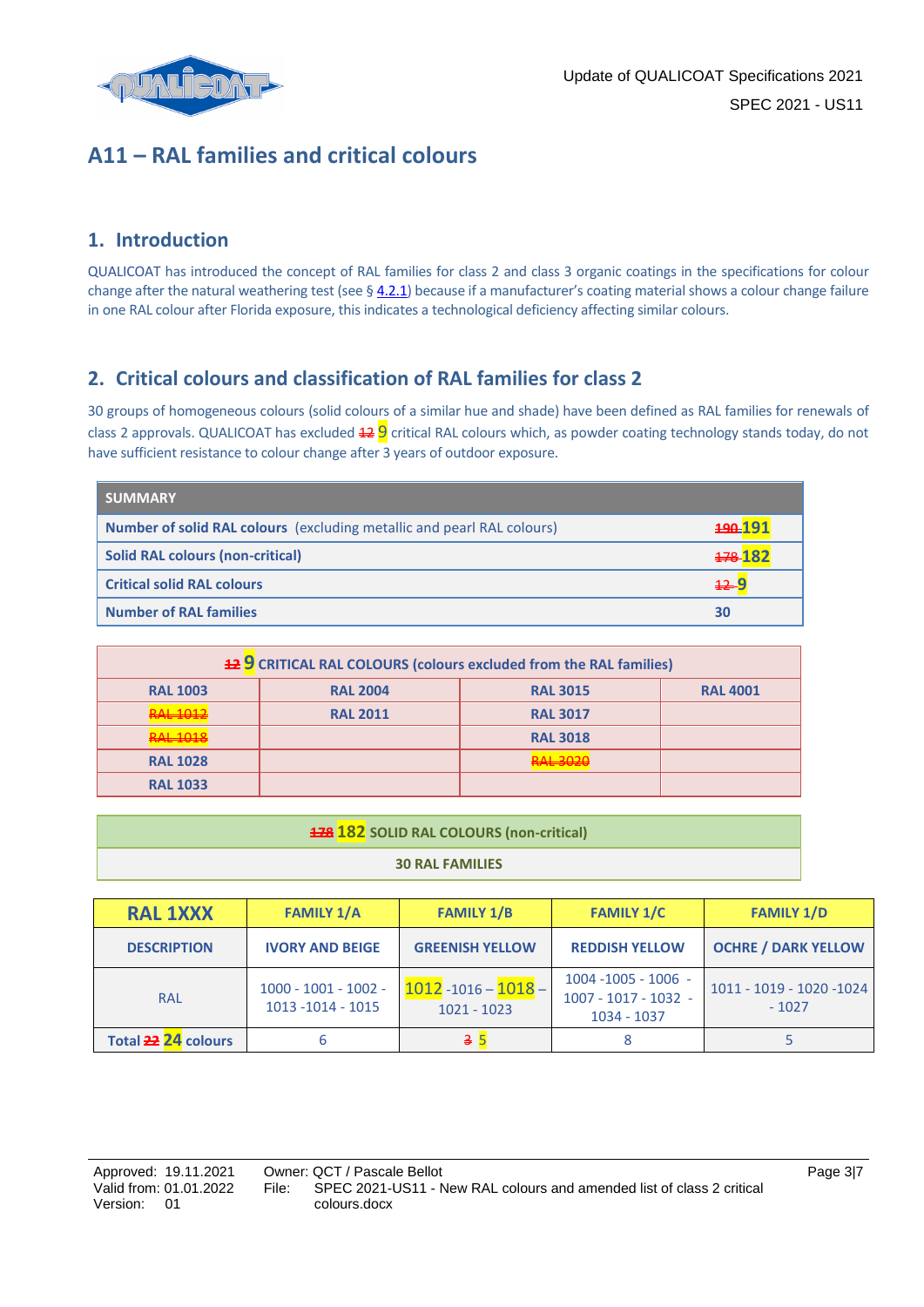

| <b>RAL 2XXX</b>        | <b>FAMILY 2/A</b>                | <b>FAMILY 2/B</b>     |  |
|------------------------|----------------------------------|-----------------------|--|
| <b>DESCRIPTION</b>     | <b>YELLOWISH ORANGE</b>          | <b>REDDISH ORANGE</b> |  |
| <b>RAL</b>             | 2000 - 2003 - 2008 - 2009 - 2010 | $2001 - 2002 - 2012$  |  |
| <b>Total 8 colours</b> |                                  |                       |  |

| <b>RAL 3XXX</b><br><b>FAMILY 3/A</b> |                           | <b>FAMILY 3/B</b>                                                             | <b>FAMILY 3/C</b>                   |
|--------------------------------------|---------------------------|-------------------------------------------------------------------------------|-------------------------------------|
| <b>DESCRIPTION</b>                   | <b>LIGHT RED AND PINK</b> | <b>RED</b>                                                                    | <b>DARK RED</b>                     |
| <b>RAL</b>                           | $3012 - 3014 - 3022$      | $3000 - 3001 - 3002 - 3003 -$<br>3013 - 3016 - 3020 - 3027 -<br>$3028 - 3031$ | 3004 - 3005 - 3007 - 3009 -<br>3011 |
| Total $\rightleftarrows$ 18 colours  |                           | $\div 10$                                                                     |                                     |

| <b>RAL 4XXX</b>        | <b>FAMILY 4/A</b>     | <b>FAMILY 4/B</b>         | <b>FAMILY 4/C</b>             |  |
|------------------------|-----------------------|---------------------------|-------------------------------|--|
| <b>DESCRIPTION</b>     | <b>REDDISH VIOLET</b> | <b>BLUEISH VIOLET</b>     | <b>DARK AND PASTEL VIOLET</b> |  |
| <b>RAL</b>             | 4002 - 4003 - 4010    | 4004 - 4005 - 4006 - 4008 | 4007 - 4009                   |  |
| <b>Total 9 colours</b> |                       | 4                         |                               |  |

| <b>RAL 5XXX</b>         | <b>FAMILY 5/A</b>                                                 | <b>FAMILY 5/B</b>                              | <b>FAMILY 5/C</b>              | <b>FAMILY 5/D</b>                       |
|-------------------------|-------------------------------------------------------------------|------------------------------------------------|--------------------------------|-----------------------------------------|
| <b>DESCRIPTION</b>      | <b>REDDISH BLUE</b>                                               | <b>GREENISH BLUE</b>                           | <b>DARK BLUE</b>               | <b>LIGHT BLUE</b>                       |
| <b>RAL</b>              | $5000 - 5002 - 5003 -$<br>$5005 - 5010 - 5013 -$<br>$5017 - 5022$ | $5001 - 5007 - 5009 -$<br>$5018 - 5019 - 5021$ | $5004 - 5008 - 5011 -$<br>5020 | $5012 - 5014 - 5015 -$<br>$5023 - 5024$ |
| <b>Total 23 colours</b> |                                                                   |                                                | 4                              |                                         |

| <b>RAL 6XXX</b>         | <b>FAMILY 6/A</b>                                   | <b>FAMILY 6/B</b>                                                                           | <b>FAMILY 6/C</b>                                   | <b>FAMILY 6/D</b>                                   | <b>FAMILY 6/E</b>                |
|-------------------------|-----------------------------------------------------|---------------------------------------------------------------------------------------------|-----------------------------------------------------|-----------------------------------------------------|----------------------------------|
| <b>DESCRIPTION</b>      | <b>BLUISH GREEN</b>                                 | <b>YELLOWISH GREEN</b>                                                                      | <b>INORGANIC</b><br><b>GREEN</b>                    | <b>DARK GREEN</b>                                   | <b>LIGHT GREEN</b>               |
| <b>RAL</b>              | $6000 - 6004 -$<br>$6005 - 6009 -$<br>$6016 - 6026$ | $6001 - 6002 - 6006 -$<br>$6010 - 6017 - 6018 -$<br>$6024 - 6029 - 6032 -$<br>$6033 - 6037$ | $6003 - 6011 -$<br>$6013 - 6014 -$<br>$6025 - 6028$ | $6007 - 6008 -$<br>$6012 - 6015 -$<br>$6020 - 6022$ | $6019 - 6021 -$<br>$6027 - 6034$ |
| <b>Total 33 colours</b> | 6                                                   | 11                                                                                          | 6                                                   | 6                                                   |                                  |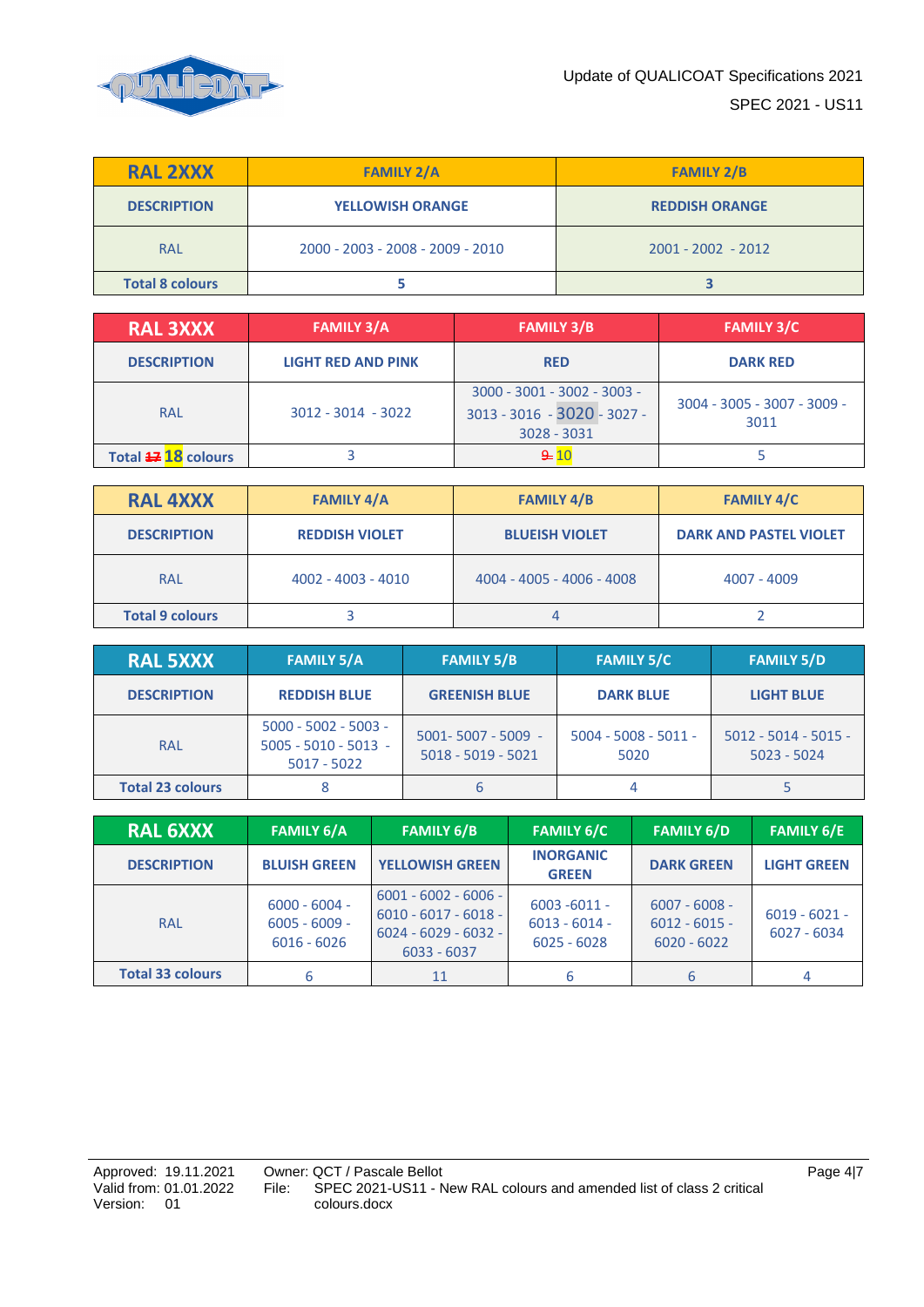

| <b>RAL 7XXX</b>         | <b>FAMILY 7/A</b>                   | <b>FAMILY 7/B</b>                                                                                                      | <b>FAMILY 7/C</b>                                                                                                      |  |  |  |
|-------------------------|-------------------------------------|------------------------------------------------------------------------------------------------------------------------|------------------------------------------------------------------------------------------------------------------------|--|--|--|
| <b>DESCRIPTION</b>      | <b>LIGHT GREY</b><br>WITH $L > 70$  | <b>MEDIUM GREY</b><br><b>WITH L &lt; 70 AND &gt; 50</b>                                                                | <b>DARK GREY</b><br>WITH $L < 50$                                                                                      |  |  |  |
| <b>RAL</b>              | 7032 - 7035 - 7038 - 7044 -<br>7047 | 7000 - 7001 - 7002 - 7003 -<br>7004 - 7005 - 7023 - 7030 -<br>7033 - 7034 - 7036 - 7037 -<br>7040 - 7042 - 7045 - 7046 | 7006 - 7008 - 7009 - 7010 -<br>7011 - 7012 - 7013 - 7015 -<br>7016 - 7021 - 7022 - 7024 -<br>7026 - 7031 - 7039 - 7043 |  |  |  |
| <b>Total 37 colours</b> |                                     | 16                                                                                                                     | 16                                                                                                                     |  |  |  |

| <b>RAL 8XXX</b>         | <b>FAMILY 8/A</b>                        | <b>FAMILY 8/B</b>                          | <b>FAMILY 8/C</b>                               |  |  |  |
|-------------------------|------------------------------------------|--------------------------------------------|-------------------------------------------------|--|--|--|
| <b>DESCRIPTION</b>      | <b>LIGHT BROWN</b>                       | <b>MEDIUM BROWN</b>                        | <b>DARK BROWN</b>                               |  |  |  |
| <b>RAL</b>              | 8000 - 8001 - 8004 - 8023 -<br>8024-8025 | 8002 - 8003 - 8007 - 8008 -<br>8012 - 8015 | 8011-8014 - 8016 - 8017 -<br>8019 - 8022 - 8028 |  |  |  |
| <b>Total 19 colours</b> |                                          |                                            |                                                 |  |  |  |

| <b>RAL 9XXX</b>     | <b>FAMILY 9/A</b>           | <b>FAMILY 9/B</b>           | <b>FAMILY 9/C</b>        |  |  |  |
|---------------------|-----------------------------|-----------------------------|--------------------------|--|--|--|
| <b>DESCRIPTION</b>  | <b>WHITE</b>                | <b>CREAM AND GREY WHITE</b> | <b>BLACK</b>             |  |  |  |
| <b>RAL</b>          | $9003 - 9010 - 9012 - 9016$ | $9001 - 9002 - 9018$        | 9004 - 9005 - 9011- 9017 |  |  |  |
| Total 49 11 colours |                             |                             |                          |  |  |  |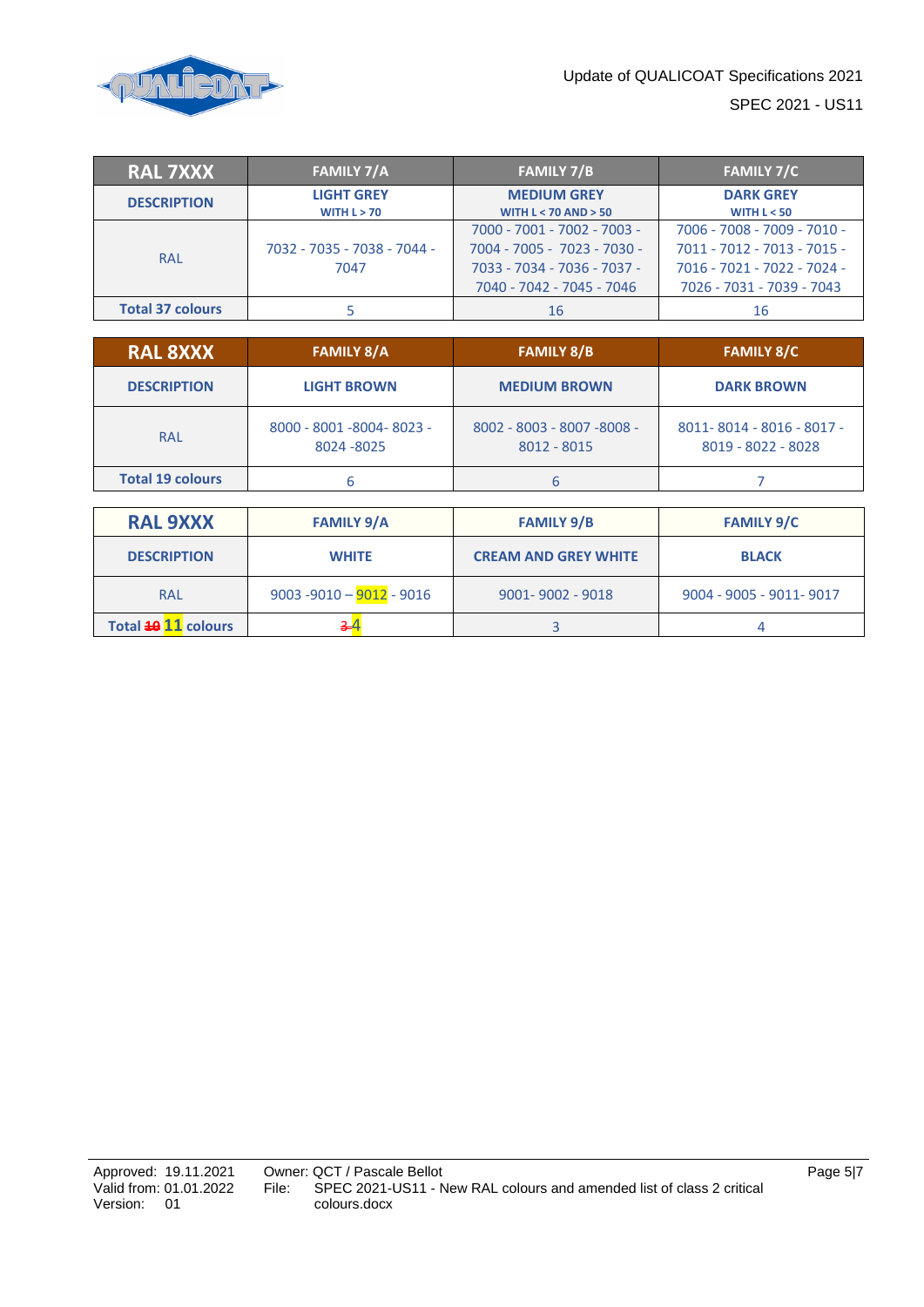

Г

## **A12 ‒ Lists of colour tolerances after weathering tests for granting or renewing an approval (for QUALICOAT laboratories)**

|             |            |            |            |            |            |            |            | Colour tolerances after the weathering test for Class 1 & 1.5 organic coatings <sup>1</sup> |            |            |            |            |            |            |            |            |            |
|-------------|------------|------------|------------|------------|------------|------------|------------|---------------------------------------------------------------------------------------------|------------|------------|------------|------------|------------|------------|------------|------------|------------|
| <b>RAL</b>  | $\Delta E$ | <b>RAL</b> | $\Delta$ E | <b>RAL</b> | $\Delta$ E | <b>RAL</b> | $\Delta$ E | <b>RAL</b>                                                                                  | $\Delta$ E | <b>RAL</b> | $\Delta$ E | <b>RAL</b> | $\Delta E$ | <b>RAL</b> | $\Delta$ E | <b>RAL</b> | $\Delta E$ |
| 1000        | 3.0        | 2000       | 4.0        | 3000       | 5.0        | 4001       | 4.0        | 5000                                                                                        | 4.0        | 6000       | 4.0        | 7000       | 3.0        | 8000       | 3.0        | 9001       | 2.0        |
| 1001        | 3.0        | 2001       | 5.0        | 3001       | 5.0        | 4002       | 4.0        | 5001                                                                                        | 4.0        | 6001       | 4.0        | 7001       | 3.0        | 8001       | 3.0        | 9002       | 2.0        |
| 1002        | 3.0        | 2002       | 6.0        | 3002       | 5.0        | 4003       | 5.0        | 5002                                                                                        | 4.0        | 6002       | 4.0        | 7002       | 3.0        | 8003       | 3.0        | 9003       | 2.0        |
| 1003        | 4.0        | 2003       | 6.0        | 3003       | 4.0        | 4004       | 4.0        | 5003                                                                                        | 4.0        | 6003       | 4.0        | 7003       | 3.0        | 8004       | 3.0        | 9004       | 4.0        |
| 1004        | 4.0        | 2004       | 4.0        | 3004       | 4.0        | 4005       | 4.0        | 5004                                                                                        | 4.0        | 6004       | 4.0        | 7004       | 3.0        | 8007       | 3.0        | 9005       | 4.0        |
| 1005        | 5.0        | 2008       | 6.0        | 3005       | 4.0        | 4006       | 4.0        | 5005                                                                                        | 4.0        | 6005       | 3.0        | 7005       | 3.0        | 8008       | 3.0        | 9006       | 2.0        |
| 1006        | 5.0        | 2009       | 4.0        | 3007       | 4.0        | 4007       | 4.0        | 5007                                                                                        | 3.0        | 6006       | 4.0        | 7006       | 3.0        | 8011       | 3.0        | 9007       | 2.0        |
| 1007        | 5.0        | 2010       | 6.0        | 3009       | 4.0        | 4008       | 4.0        | 5008                                                                                        | 4.0        | 6007       | 3.0        | 7008       | 3.0        | 8012       | 3.0        | 9010       | 2.0        |
| 1011        | 3.0        | 2011       | 6.0        | 3011       | 4.0        | 4009       | 4.0        | 5009                                                                                        | 4.0        | 6008       | 3.0        | 7009       | 3.0        | 8014       | 3.0        | 9011       | 4.0        |
| 1012        | 3.0        | 2012       | 4.0        | 3012       | 2.0        | 4010       | 4.0        | 5010                                                                                        | 4.0        | 6009       | 4.0        | 7010       | 3.0        | 8015       | 3.0        | 9012       | 2.0        |
| 1013        | 2.0        |            |            | 3013       | 5.0        |            |            | 5011                                                                                        | 4.0        | 6010       | 4.0        | 7011       | 3.0        | 8016       | 3.0        | 9016       | 2.0        |
| 1014        | 3.0        |            |            | 3014       | 4.0        |            |            | 5012                                                                                        | 4.0        | 6011       | 4.0        | 7012       | 3.0        | 8017       | 3.0        | 9018       | 2.0        |
| <b>1015</b> | 2.0        |            |            | 3015       | 4.0        |            |            | 5013                                                                                        | 4.0        | 6012       | 3.0        | 7013       | 3.0        | 8019       | 3.0        | 9022       | 2.0        |
| 1016        | 6.0        |            |            | 3016       | 5.0        |            |            | 5014                                                                                        | 4.0        | 6013       | 3.0        | 7015       | 3.0        | 8022       | 3.0        |            |            |
| 1017        | 3.0        |            |            | 3017       | 8.0        |            |            | 5015                                                                                        | 3.0        | 6014       | 4.0        | 7016       | 3.0        | 8023       | 3.0        |            |            |
| 1018        | 6.0        |            |            | 3018       | 6.0        |            |            | 5017                                                                                        | 4.0        | 6015       | 3.0        | 7021       | 3.0        | 8024       | 3.0        |            |            |
| <b>1019</b> | 3.0        |            |            | 3020       | 4.0        |            |            | 5018                                                                                        | 4.0        | 6016       | 4.0        | 7022       | 3.0        | 8025       | 3.0        |            |            |
| 1020        | 3.0        |            |            | 3022       | 4.0        |            |            | 5019                                                                                        | 4.0        | 6017       | 4.0        | 7023       | 3.0        | 8028       | 3.0        |            |            |
| 1021        | 6.0        |            |            | 3027       | 5.0        |            |            | 5020                                                                                        | 4.0        | 6018       | 4.0        | 7024       | 3.0        |            |            |            |            |
| 1023        | 6.0        |            |            | 3031       | 4.0        |            |            | 5021                                                                                        | 4.0        | 6019       | 2.0        | 7026       | 3.0        |            |            |            |            |
| 1024        | 3.0        |            |            |            |            |            |            | 5022                                                                                        | 4.0        | 6020       | 3.0        | 7030       | 3.0        |            |            |            |            |
| 1027        | 3.0        |            |            |            |            |            |            | 5023                                                                                        | 4.0        | 6021       | 2.0        | 7031       | 3.0        |            |            |            |            |
| 1028        | 8.0        |            |            |            |            |            |            | 5024                                                                                        | 4.0        | 6022       | 3.0        | 7032       | 2.0        |            |            |            |            |
| 1032        | 5.0        |            |            |            |            |            |            |                                                                                             |            | 6024       | 3.0        | 7033       | 3.0        |            |            |            |            |
| 1033        | 8.0        |            |            |            |            |            |            |                                                                                             |            | 6025       | 4.0        | 7034       | 3.0        |            |            |            |            |
| 1034        | 4.0        |            |            |            |            |            |            |                                                                                             |            | 6026       | 4.0        | 7035       | 2.0        |            |            |            |            |
| 1037        | 5.0        |            |            |            |            |            |            |                                                                                             |            | 6027       | 2.0        | 7036       | 3.0        |            |            |            |            |
|             |            |            |            |            |            |            |            |                                                                                             |            | 6028       | 4.0        | 7037       | 3.0        |            |            |            |            |
|             |            |            |            |            |            |            |            |                                                                                             |            | 6029       | 4.0        | 7038       | 2.0        |            |            |            |            |
|             |            |            |            |            |            |            |            |                                                                                             |            | 6032       | 3.0        | 7039       | 3.0        |            |            |            |            |
|             |            |            |            |            |            |            |            |                                                                                             |            | 6033       | 3.0        | 7040       | 3.0        |            |            |            |            |
|             |            |            |            |            |            |            |            |                                                                                             |            | 6034       | 2.0        | 7042       | 3.0        |            |            |            |            |
|             |            |            |            |            |            |            |            |                                                                                             |            |            |            | 7043       | 3.0        |            |            |            |            |
|             |            |            |            |            |            |            |            |                                                                                             |            |            |            | 7044       | 2.0        |            |            |            |            |
|             |            |            |            |            |            |            |            |                                                                                             |            |            |            | 7045       | 3.0        |            |            |            |            |
|             |            |            |            |            |            |            |            |                                                                                             |            |            |            | 7046       | 3.0        |            |            |            |            |
|             |            |            |            |            |            |            |            |                                                                                             |            |            |            | 7047       | 2.0        |            |            |            |            |

Underlined colours are colours that have already been tested.

Approved: 19.11.2021